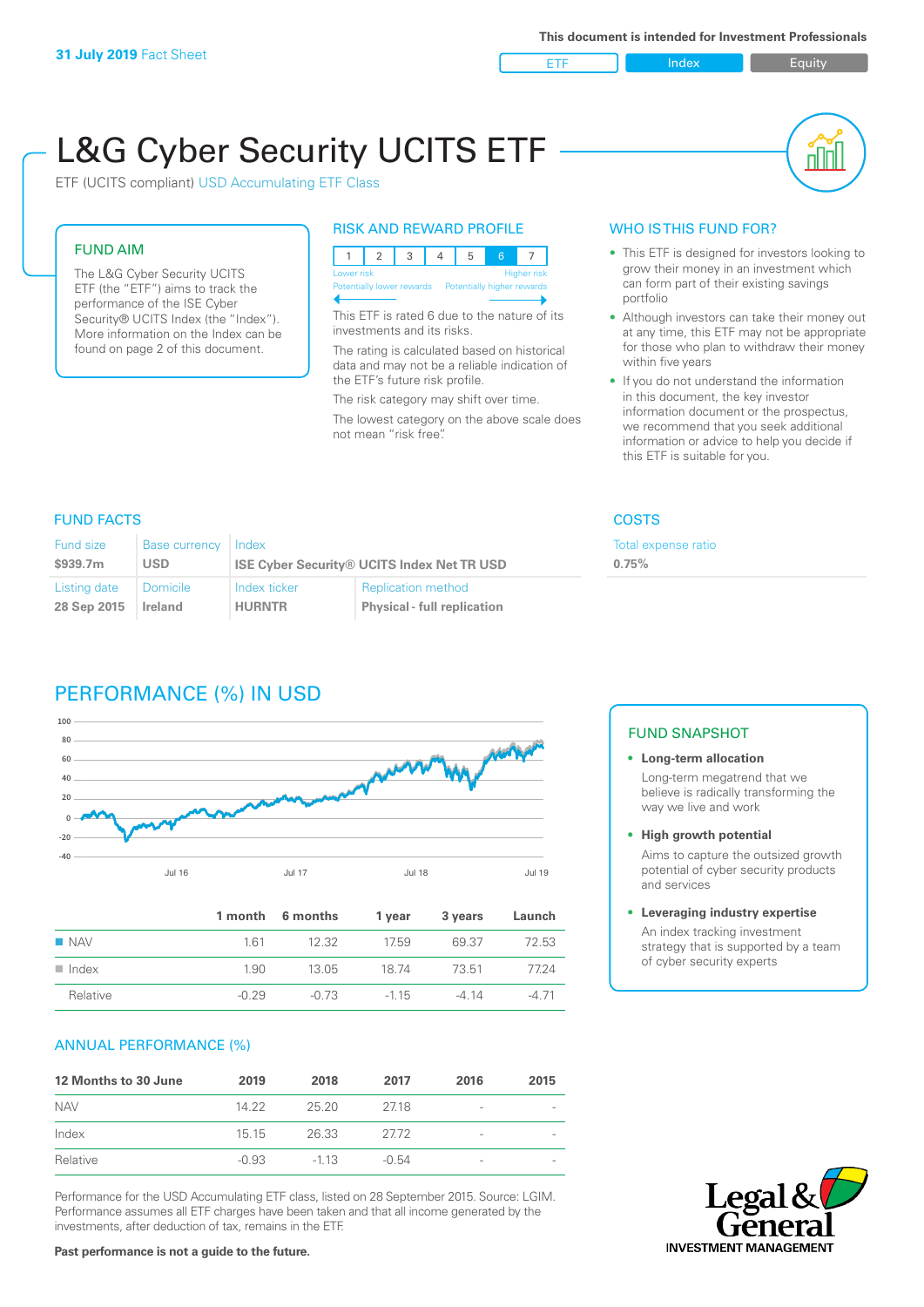# L&G Cyber Security UCITS ETF

# INDEX BREAKDOWN

The breakdowns below relate to the Index. The ETF's portfolio may deviate from the below. All data source LGIM unless otherwise stated. Totals may not sum to 100% due to rounding.

| <b>SECTOR (%)</b>                                    |             | <b>CURREN</b>                                                                             |
|------------------------------------------------------|-------------|-------------------------------------------------------------------------------------------|
| Information Technology<br>$\blacksquare$ Industrials | 93.7<br>6.3 | <b>USD</b><br>$\blacksquare$ GBP<br><b>JPY</b><br>$\blacksquare$ SEK<br>■ KRW<br>EUR<br>п |



■ Top 10 constituents 27.0% Rest of Index 73.0% No. of constituents in Index 49

#### TOP 10 CONSTITUENTS (%)

| Palo Alto Networks     | 2.8 |
|------------------------|-----|
| ForeScout Technologies | 2.8 |
| Akamai Technologies    | 28  |
| Cyberark               | 2.7 |
| Splunk                 | 27  |
| Radware                | 27  |
| Sophos Group           | 27  |
| Proofpoint             | 2.6 |
| Rapid7                 | 26  |
| Fortinet               | 2.6 |
|                        |     |

#### INDEX DESCRIPTION

The Index aims to track the performance of a basket of stocks of companies that are actively engaged in providing cyber security technology and services.

The Index is comprised of companies which are publically traded on various stock exchanges around the world that generate a material proportion of their revenues from the cyber security industry. The industry is deemed to be comprised of companies in the following two subsectors: (1) Infrastructure Providers that develop hardware and software for safeguarding internal and external access to files, websites and networks; and (2) Service Providers that provide consulting and secure cyber-based services.

A company is only eligible for inclusion in the Index if it is of a sufficient size (determined by reference to the total market value of its shares) and it is sufficiently "liquid" (a measure of how actively its shares are traded on a daily basis).

Within the Index, the weights allocated to the Infrastructure Provider and Service Provider subsectors are determined by reference to the relative size of each sector (i.e. the total market value of the shares of all companies within each subsector). Initially, the companies are equally weighted within each subsector. However, an adjustment to the weights is made if any company falls short of a liquidity test that is applied to each company individually.

#### INVESTMENT MANAGER

GO ETF Solutions LLP is the investment manager for each of the exchange traded funds (ETFs) issued by Legal & General UCITS ETF Plc and is responsible for the day-to-day investment management decisions for this ETF. The team is highly experienced with respect to all aspects relating to the management of an ETF portfolio, including collateral management, OTC swap trading, adherence to UCITS regulations and counterparty exposure and monitoring.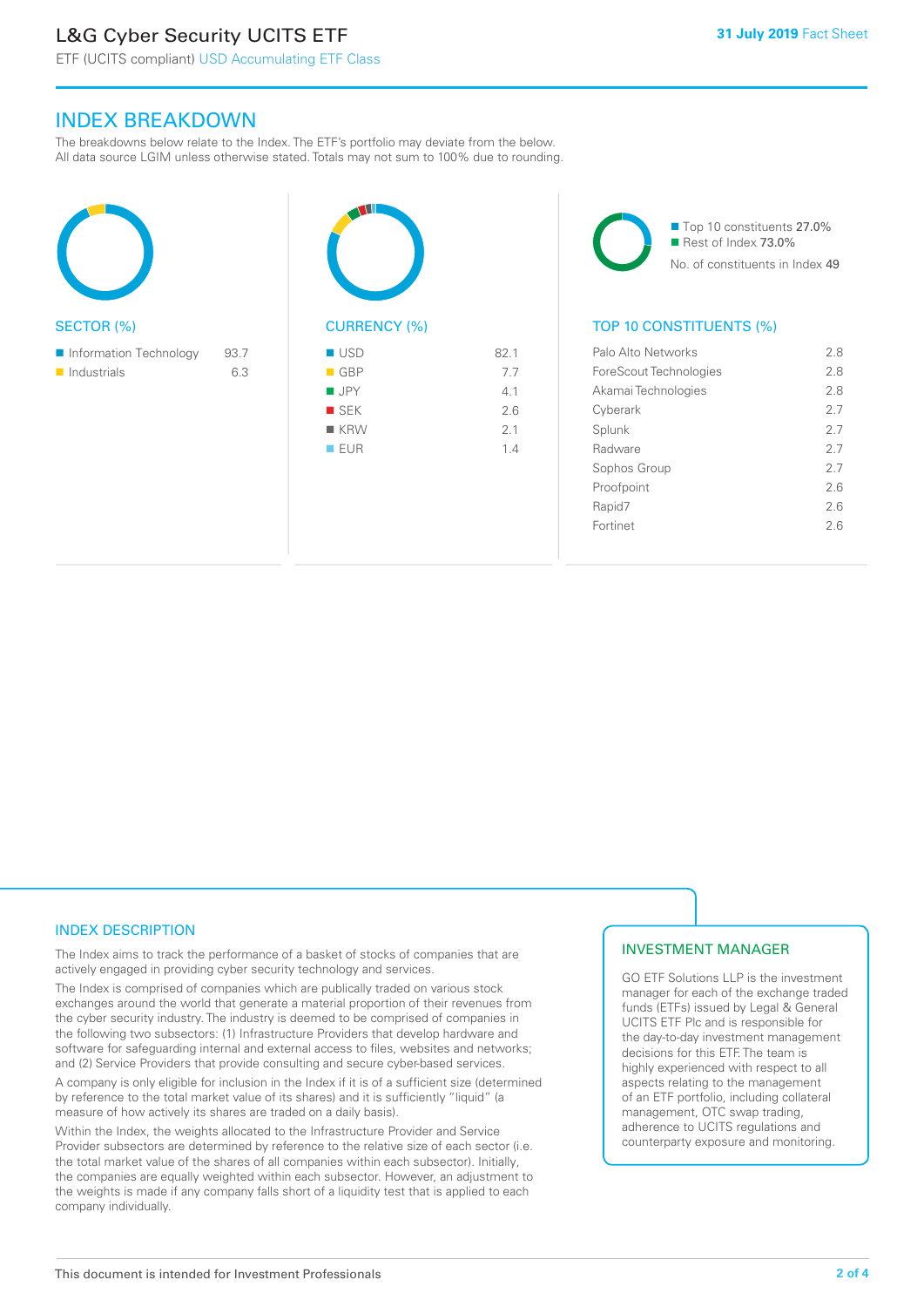# L&G Cyber Security UCITS ETF

ETF (UCITS compliant) USD Accumulating ETF Class

#### KEY RISKS

- The value of an investment and any income taken from it is not guaranteed and can go down as well as up. You may not get back the amount you originally invested.
- An investment in the ETF involves a significant degree of risk. Any decision to invest should be based on the information contained in the relevant prospectus. Prospective investors should obtain their own independent accounting, tax and legal advice and should consult their own professional advisers to ascertain the suitability of the ETF as an investment.
- The value of the shares in the ETF is directly affected by increases and decreases in the value of the Index. Accordingly the value of a share in the ETF may go up or down and a shareholder may lose some or the entire amount invested.
- The ETF's ability to closely track the Index will be affected by its ability to purchase and/or sell the Index constituents and any legal or regulatory restrictions or disruptions affecting them.
- The ETF's ability to closely track the Index will also be affected by transaction costs and taxes incurred when adjusting its investment portfolio generally and/ or to mirror any periodic adjustments to the constituents of the Index. There can be no certainty that ETF shares can always be bought or sold on a stock exchange or that the market price at which the ETF shares may be traded on a stock exchange will reflect the performance of the Index.
- The ETF is subject to the risk that third party service providers (such as a bank entering into swaps with the ETF or the ETF's depositary) may go bankrupt or fail to pay money due to the ETF or return property belonging to the ETF.
- As the Index includes micro, small and medium-sized publicly traded companies, the ETF is subject to the risk that such companies may be more vulnerable to adverse business or economic events and greater and more unpredictable price changes than larger companies or the stock market as a whole.
- The ETF is subject to the risks associated with technology-focused companies and are particularly vulnerable to rapid developments in technology (which may leave their products out-of-date), government regulation and competition from domestic and foreign competitors who may have lower production costs. Such companies may also have difficulties establishing and maintaining patents, copyrights, trademarks and trade secrets relating to their products which could negatively affect their value.

For more information, please refer to the key investor information document on our website Ø

#### TRADING INFORMATION

| <b>Exchange</b>           | <b>Currency ISIN</b> |              | <b>SEDOL</b>   | <b>Ticker</b> | <b>Bloomberg</b> |
|---------------------------|----------------------|--------------|----------------|---------------|------------------|
| London Stock Exchange USD |                      | IE00BYPLS672 | <b>BYPLS67</b> | <b>USPY</b>   | USPY IN          |
| London Stock Exchange GBP |                      | IE00BYPLS672 | BYRGP36        | <b>ISPY</b>   | ISPY I N         |
| Borsa Italiana            | <b>EUR</b>           | IE00BYPLS672 | <b>BYV7098</b> | <b>ISPY</b>   | <b>ISPY IM</b>   |
| Deutsche Börse            | EUR                  | DE000A14ZT85 | <b>BYN2022</b> | USPY          | <b>USPY GY</b>   |
| <b>SIX Swiss Exchange</b> | CHF                  | IE00BYPLS672 | <b>RYSXHT6</b> | <b>ISPY</b>   | <b>ISPY SW</b>   |
| <b>NYSE Euronext</b>      | FUR                  | IF00BYPLS672 | <b>BE33SD9</b> | ISPY          | <b>ISPY NA</b>   |

The currency shown is the trading currency of the listing.



#### SPOTLIGHT ON LEGAL & GENERAL INVESTMENT MANAGEMENT

We are one of Europe's largest asset managers and a major global investor, with assets under management of £1,015.50 billion (as at 31 December 2018). We work with a wide range of global clients, including pension schemes, sovereign wealth funds, fund distributors and retail investors.

The AUM disclosed aggregates the assets managed by LGIM in the UK, LGIMA in the US and LGIM Asia in Hong Kong. The AUM includes the value of securities and derivatives positions.

#### COUNTRY REGISTRATION



#### TO FIND OUT MORE



#### **Index Disclaimer**

Nasdaq, Inc. and its respective affiliates do not guarantee the accuracy and/or the completeness of the ISE Cyber Security® UCITS Index (the "Index") or any data included therein and Nasdaq, Inc. and its respective affiliates shall have no liability for any errors, omissions, or interruptions therein. Nasdaq, Inc. and its respective affiliates make no warranty, express or implied, as to results to be obtained by the adviser, owners of the ETF, or any other person or entity from the use of the Index or any data included therein. Nasdaq, Inc. and its respective affiliates make no express or implied warranties, and expressly disclaim all warranties, of merchantability or fitness for a particular purpose or use with respect to the Index or any data included therein. Without limiting any of the foregoing, in no event shall Nasdaq, Inc. or its respective affiliates have any liability for any lost profits or indirect, punitive, special or consequential damages or losses, even if notified of the possibility of such damages.